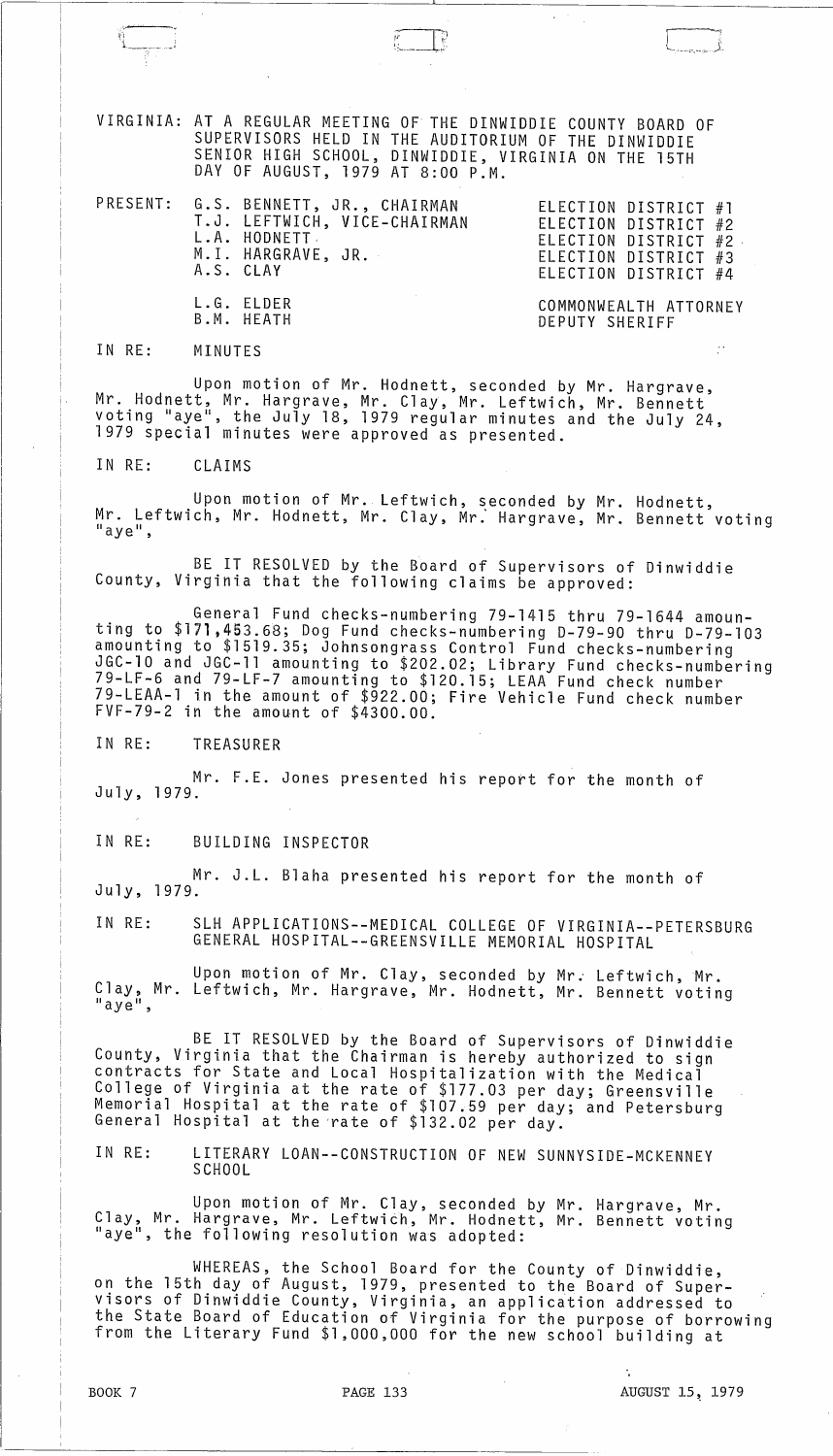McKenney, Virginia, to be paid in 20 annual installments, and the interest thereon at three (3) per cent paid annually;

NOW THEREFORE BE IT RESOLVED by the Board of Supervisors of Dinwiddie County, Virginia that the application of the Dinwiddie School Board to the State Board of Education of Virginia for a loan of \$1,000,000 from the Literary Fund is hereby approved, and authority is hereby granted the Dinwiddie School Board to borrow the said amount for the purpose set out in said application;

BE IT FURTHER RESOLVED that the Board of Supervisors of Dinwiddie County, Virginia will each year during the life of this loan, at the time they fix the regular levies, fix a rate of levy for schools or make a cash appropriation sufficient for operation expenses and to pay this loan in annual installments and the interest thereon, as required by law regulating loans from the Literary Fund.

IN RE: SCHOOL BOARD--AUTHORIZATION TO IMPLEMENT 1979-80 SPECIAL PROJECTS

Upon motion of Mr. Hargrave, seconded by Mr. Clay, Mr. Hargrave, Mr. Clay, Mr. Leftwich, Mr. Hodnett, Mr. Bennett voting "aye", the following resolution was adopted:

WHEREAS, the School Board has been granted monies for certain projects to be implemented during the 1979-80 fiscal year; and

WHEREAS, these projects are 100% reimburseable by the State Department of Education;

NOW THEREFORE BE IT RESOLVED by the Board of Supervisors of Dinwiddie County, Virginia that the School Board be authorized to make expenditures for the following projects for the 1979-80 school year on a 100% reimburseable basis:

- 1. Implementation of Competency Based Education in Vocational Education - \$50,000 - 1st year - semi-annual reimbursement (\$25,000 each of next two years).
- 2. In-service training CBE \$3,750 semi-annual reimbursement.
- 3. ACCEPT Accommodating Children Classified Exceptional Professional Training \$11,235 Quarterly reimbursement
- 4. RE-LEAF Responsive Education Learn, Earn and Function - \$73,450 - Quarterly reimbursement.
- IN RE: REQUEST FOR TRAFFIC STUDY--INTERSECTION OF U.S. #1 AND RT. 650 AT DEWITT

Upon motion of Mr. Clay, seconded by Mr. Leftwich, Mr. Clay, Mr. Leftwich, Mr. Hargrave, Mr. Hodnett, Mr. Bennett voting "aye", the following resolution was adopted:

WHEREAS, numerous accidents and near-accidents have taken place at the intersection of Rt. 1 and Rt. 650; and

WHEREAS, the frequent users of this intersection and the citizens that live in the area are concerned about the dangers posed by the intersection of U.S. Rt. 1 and Rt. 650; and

WHEREAS, it is the desire of these people that these dangers be minimized or eliminated;

NOW THEREFORE BE IT RESOLVED by the Board of Supervisors of Dinwiddie County, Virginia, that the Virginia Department of Highways and Transportation be requested to conduct a study of the intersection of Rt. 650 and U.S. Rt. 1 at DeWitt; and

BE IT FURTHER RESOLVED by the Board of Supervisors of Dinwiddie County, Virginia that upon completion of this study,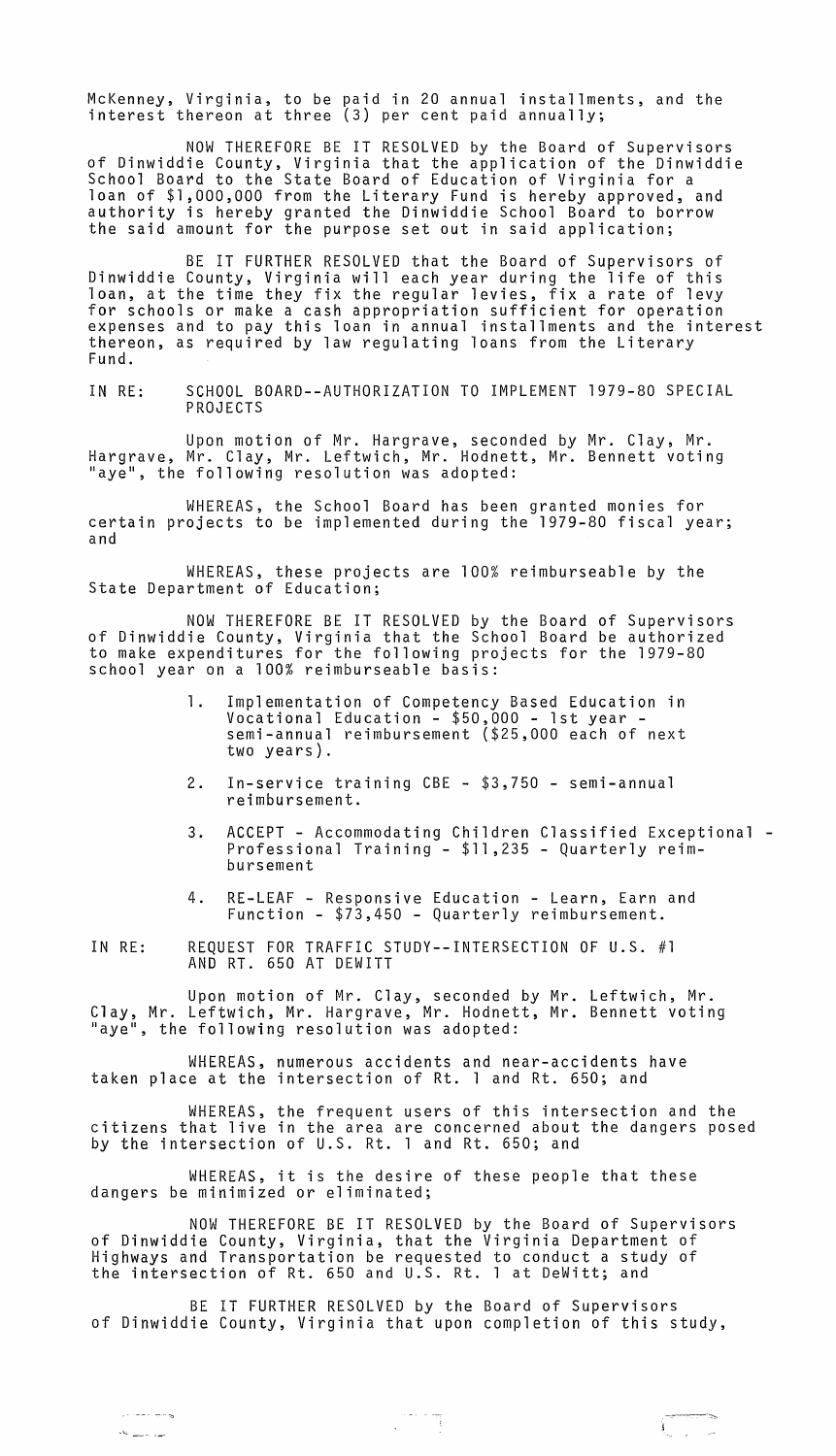that appropriate action be· taken by the VDH&T to eliminate the dangers and hazards that exist at this intersection.

IN RE: WEST DRIVE--ACCEPTANCE INTO THE SECONDARY ROADS SYSTEM

Upon motion of Mr. Leftwich, seconded by Mr. Hodnett, Mr. Leftwich, Mr. Hodnett, Mr. Clay, Mr. Hargrave, Mr. Bennett voting "aye",

BE IT RESOLVED by the Board of Supervisors of Dinwiddie County, Virginia that the Virginia Department of Highways and Transportation is hereby requested to add a section of road known as West Drive beginning at a point on Route 600, 0.11 miles west of Route 226, running in a northerly direction 0.40 miles to North Drive and the right of way line of the Norfolk and Western Railroad, to the Secondary System of Dinwiddie County pursuant to Section 33.1-229 of the Code of Virginia of 1950 as amended; and

BE IT FURTHER RESOLVED by the Board of Supervisors of Dinwiddie County, Virginia, that it guarantees the Commonwealth of Virginia a minimum unrestricted right of way of forty feet with necessary easements for cuts, fills~ and drainage; as recorded in Plat Book 1, Page 485 dated July 12, 1922.

IN RE: PUBLIC HEARING--P-79-6--GEORGE M. PACK, JR.

This being the time and place as advertised in the Progress-Index on Wednesday, August 1, 1979 and Wednesday, August 8, 1979 for the Dinwiddie County Board of Supervisors to conduct a public hearing to consider for adoption an ordinance to amend the Zoning Ordinance by changing the district classification from "Agricultural A-2" to "Business B-2" a certain tract of land containing 1.54 acres and designated by the County Tax Maps as Section 29, Parcel 48A.

The Director of Planning reviewed the Planning Commission action wherein they recommended approval at their July 11, 1979 meeting.

Mr. Pack appeared in support of his request. No one appeared in opposition.

Upon motion of Mr. Hodnett, seconded by Mr. Clay, Mr. Hodnett, Mr. Clay, Mr. Leftwich, Mr. Hargrave, Mr. Bennett voting<br>"aye",

BE IT ORDAINED by the Board of Supervisors of Dinwiddie County, Virginia, that the Dinwiddie County Code, as adopted April 1, 1970, and heretofore amended, be further amended by changing the district classification of approximately 1.54 acres of land desig- nated as Section 29, parcel 48A, from Agricultural, general, A-2 nated as Section 29, parcel 48A, from Agricultural, general, A-2<br>to Business, general, B-2.

In all other respects said Zoning Ordinance is hereby reordained.

IN RE: DINWIDDIE VFD--DISCUSSION OF TRUCK REPAIR

Mr. Chris Goad, Chief, appeared before the Board to discuss the present status of the Dinwiddie VFD fire trucks. He stated that the 1956 unit, purchased from Chesterfield, was irreparable, and the 1971 pumper wuld be out of service for two weeks leaving one vehicle to cover the department. He, therefore, requested that the Board appropriate funds to purchase a new "Class A" pumper for the department which would alleviate a critical situation.

Due to a lack of adequate information and a thorough understanding of the various alternatives available, the Board instructed the Dinwiddie VFD to work with the County Administrator to find a suitable solution to relieve the immediate equipment problem and return to,them with their findings.

 $\Box$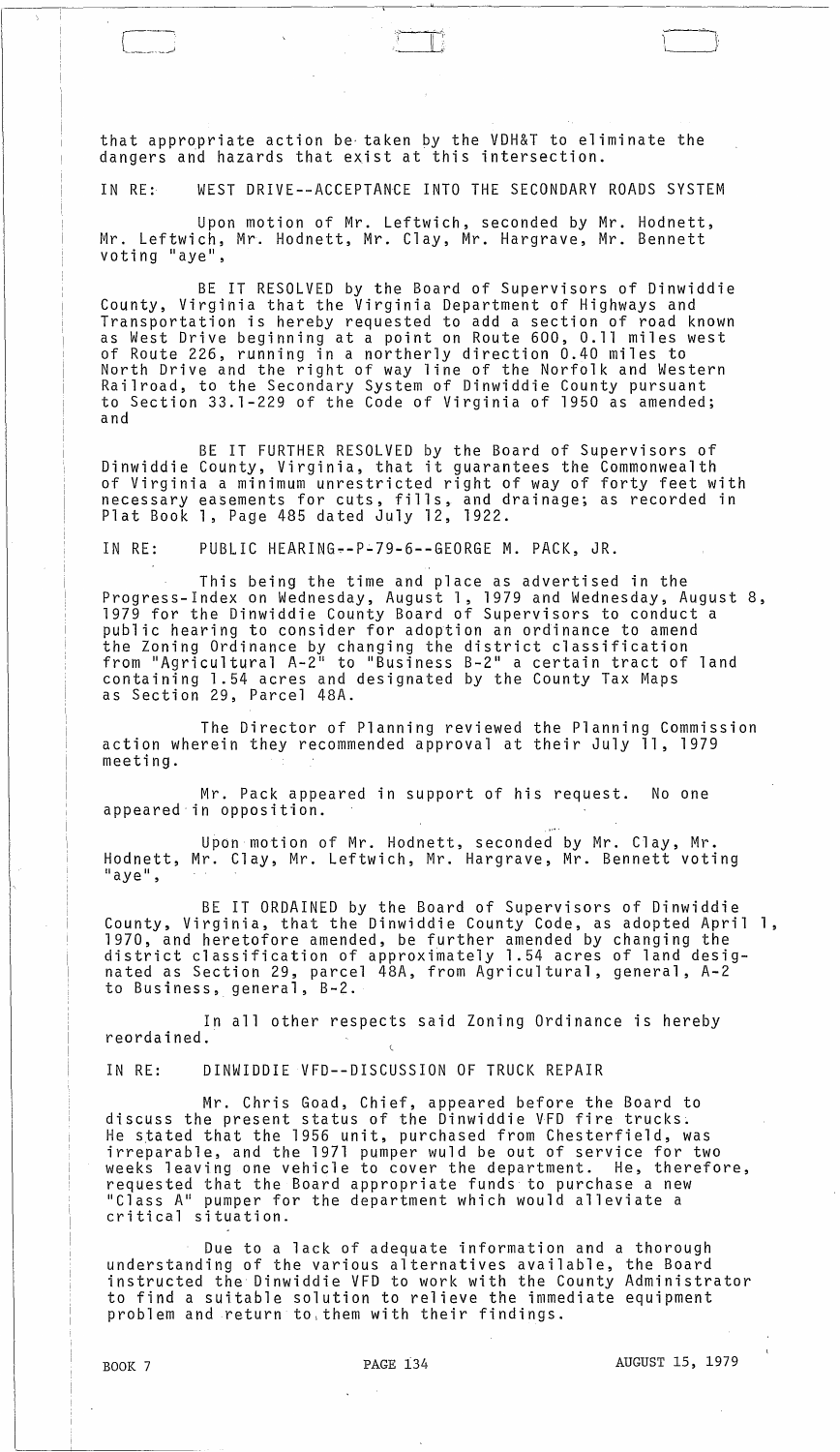IN RE: VIRGINIA ALCOHOL SAFETY ACTION PROGRAM--ESTABLISHMENT OF CAPITAL AREA SAFETY COUNCIL

Mr. Mark Saunders, Director, John Tyler VASAP, appeared before the Board to discuss the proposed Capital Area Safety Council and answer any questions they might have. The County Administrator stated that he had been contacted by Judge W.I. Moncure, Gen. Dist. Court Judge, who stated that he used the program and would like to see it continue.

Upon motion of Mr. Hodnett, seconded by Mr. Leftwich, Mr. Hodnett, Mr. Leftwich, Mr. Clay, Mr. Hargrave, Mr. Bennett voting "aye", the following resolution was adopted:

WHEREAS, the Commonwealth of Virginia in the interest of highway safety has provided for probation, education, and rehabilitation of persons charged with a violation of Section 18.2-266 of the Code of Virginia; and

WHEREAS, Section 18.2-271.1 of the Code of Virginia authorizes any county, city, town or cities or any combination thereof to establish and if established, to operate alcohol safety action programs, or driver alcohol treatment and rehabilitation programs or driver alcohol education programs in connection with highway safety;<br>and,

WHEREAS, Section 15.1-21 of the Code of Virginia Joint Exercise of Powers Act authorizes local units of government to exercise their powers, privileges and authorities jointly for the operation of a multijurisdictional venture;

NOW THEREFORE BE IT RESOLVED by the Board of Supervisors of Dinwiddie County, Virginia this 15th day of August, 1979, that there be established the Capital Area Safety Council to provide probation,<br>education, and rehabilitation of those persons charged with a violation education, and rehabilitation of those persons charged with a violation<br>of Section 18.2-266 of the Code of Virginia and referred from the Courts of this jurisdiction and other jurisdictions as the Super- visory Board shall approve, and that

(1) A Supervisory Board shall be established consisting of the General District Court Judges appointed to each of the participating jurisdictions and other law enforcement or governmental officers and private citizens as this Board may deem appropriate;

(2) A Chairman and Vice Chairman shall be selected by majority vote of the members of the Supervisory Board each September. The Board shall hire and supervise an Executive Director who shall be responsible for esgablishing operational policies for the program, hiring and supervising the staff of the program and controlling all revenues and expenditures for the operation of the program;

(3) An operating budget shall be prepared by the Executive Director and submitted for approval to the Supervisory Board for each fiscal year which will include client fees and other available funds as deemed appropriate by the Board but will include no costs to the participating jurisdictions;

(4) An annual report shall be prepared under the super-<br>vision of the Supervisory Board and presented to the governing body of each participating jurisdiction indicating the activities of the Council;

(5) This agreement shall remain in effect for three (3) years commencing immediately and thereafter shall be automatically renewable from year to year. The withdrawal of any unit of government or units of government from this agreement shall not alter the terms of this agreement except that only those local units of government participating in the agreement shall have representation on the Supervisory Board;

(6) A participating city or county may withdraw at any time by official action of its governing body;

(7) Title to all property acquired by the Council shall be vested with the Council so long as two or more local units of government continue to participate in its operation. In the event

-:- -.~

,

 $\mathcal{H}_{\rm{max}}$  and  $\mathcal{H}_{\rm{max}}$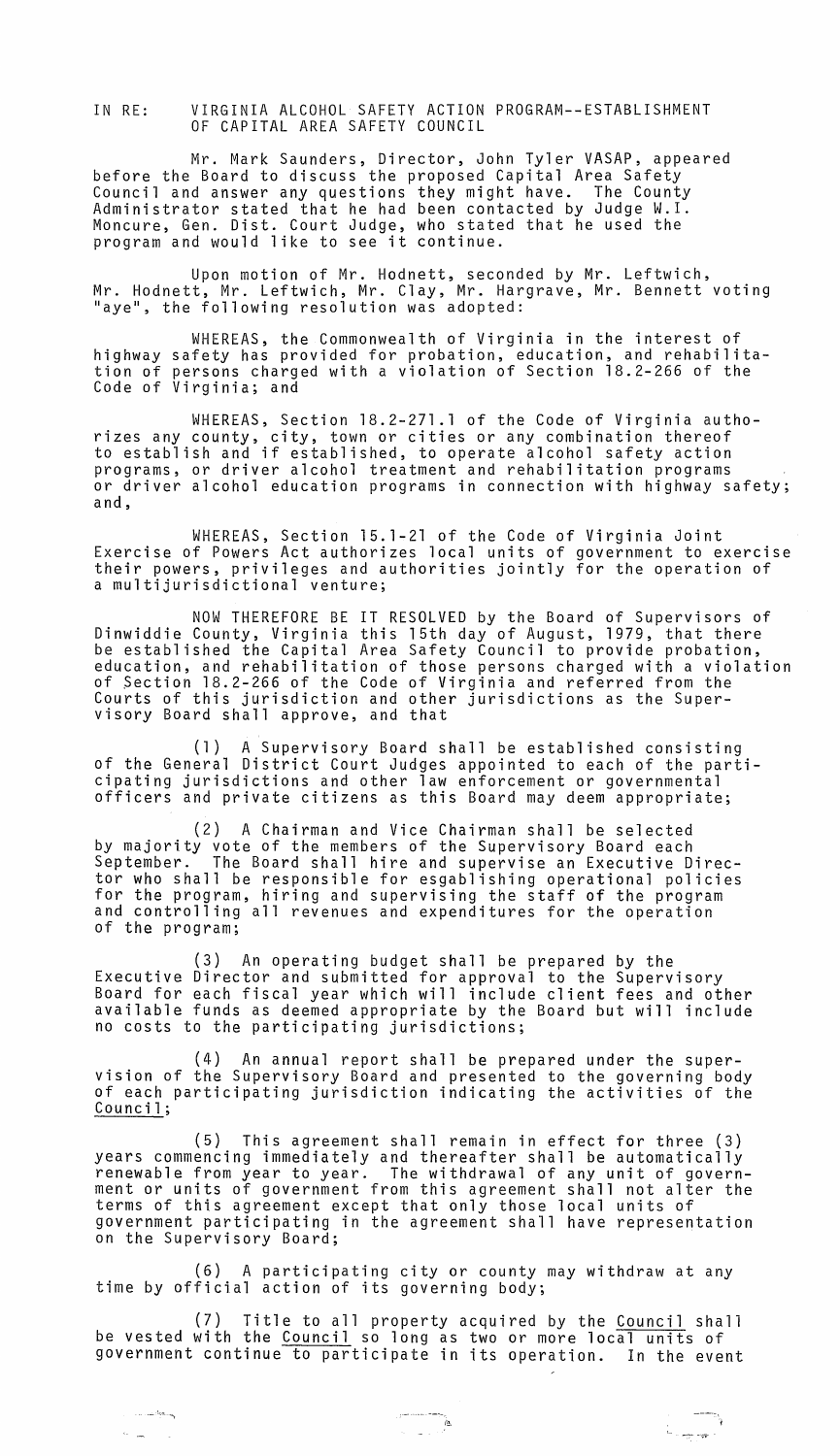that all local units of government withdraw from the-operation of the Council or in the event that only one local government continues to participate in the operation of the Council, all property owned by the Council shall be sold at public auction and the proceeds of such sale shall be apportioned and be paid to those units of local government which have participated in the operation of the Council from 1979 until its dissolution, and each local government shall be paid an equal percentage of the proceeds.

 $\leftarrow$ 

 $\leftarrow$ 

'.

IN RE: MANUFACTURE, SALE AND TRANSPORTATION OF INDUSTRIAL ALCOHOL--APPROVAL OF PERMIT

Upon motion of Mr. Hargrave, seconded by Mr. Clay, Mr. Hargrave, Mr. Clay, Mr. Leftwich, Mr. Hodnett, Mr. Bennett voting "aye", the following resolution was adopted:

WHEREAS, certain titizens of the Commonwealth desire to manufacture, transport or sell industrial alcohol; and

WHEREAS, there exists in the Commonwealth an energy crisis, the extent of which is presently unknown; and

WHEREAS, the Attorney General has determined that regulations are desireab1e to allow and encourage the production of industrial alcohol; and

WHEREAS, an application shall be submitted to the Office of the Attorney General in the form prescribed accompanied by a certified copy of the resolution of the governing body of the city, county, or town in which the industrial alcohol is to be manufactured approving the granting of a permit; and

WHEREAS, Mr. Granville Maitland has requested approval by the Board of Supervisors for the granting of a permit to allow him to manufacture and transport such alcohol for industrial and nonbeverage purposes in Dinwiddie County;

NOW THEREFORE BE IT RESOLVED that the Board of Supervisors of Dinwiddie County, Virginia does hereby approve the granting of a permit to Mr. Granville Maitland for the manufacture and transport of alcohol for industrial and non-beverage purposes; such operation to be in Darvi11s District of Dinwiddie County, Virginia, in compliance with all applicable State and federal laws and regulations.

IN RE: PUBLIC HEARING--A-79-4--MOTOR SPORTS COMPLEX WITH CONDITIONAL USE PERMIT IN AGRICULTURAL A-2 AREA

This being the time and place as advertised in the Progress-Index on Wednesday, August 1, 1979 and Wednesday, August 8, 1979 for the Board of Supervisors of Dinwiddie County, Virginia to conduct a public hearing to consider for adoption an ordinance to amend the Zoning Ordinance by adding a use to Section 17-18. Permitted Uses, the following:

> (43) Motor Sports Complex with conditional use permit.

The Director of Planning reviewed the Planning Commission minutes wherein they recommended approval of the amendment at their July 11, 1979 meeting.

Upon motion of Mr. Hargrave, seconded by Mr. Clay, Mr. Hargrave, Mr. Clay, Mr. Leftwich, Mr. Hodnett, Mr. Bennett voting<br>"aye",

BE IT ORDAINED by the Board of Supervisors of Dinwiddie County, Virginia, that the Dinwiddie County Code, as adopted April 1, 1970 and as heretofore amended, be further amended by adding the following use to <u>Section 17-18. Permitted Uses.</u>

(43)· Motor sports complex with conditional use permit.

In all other respects said Zoning Ordinance is hereby reordained.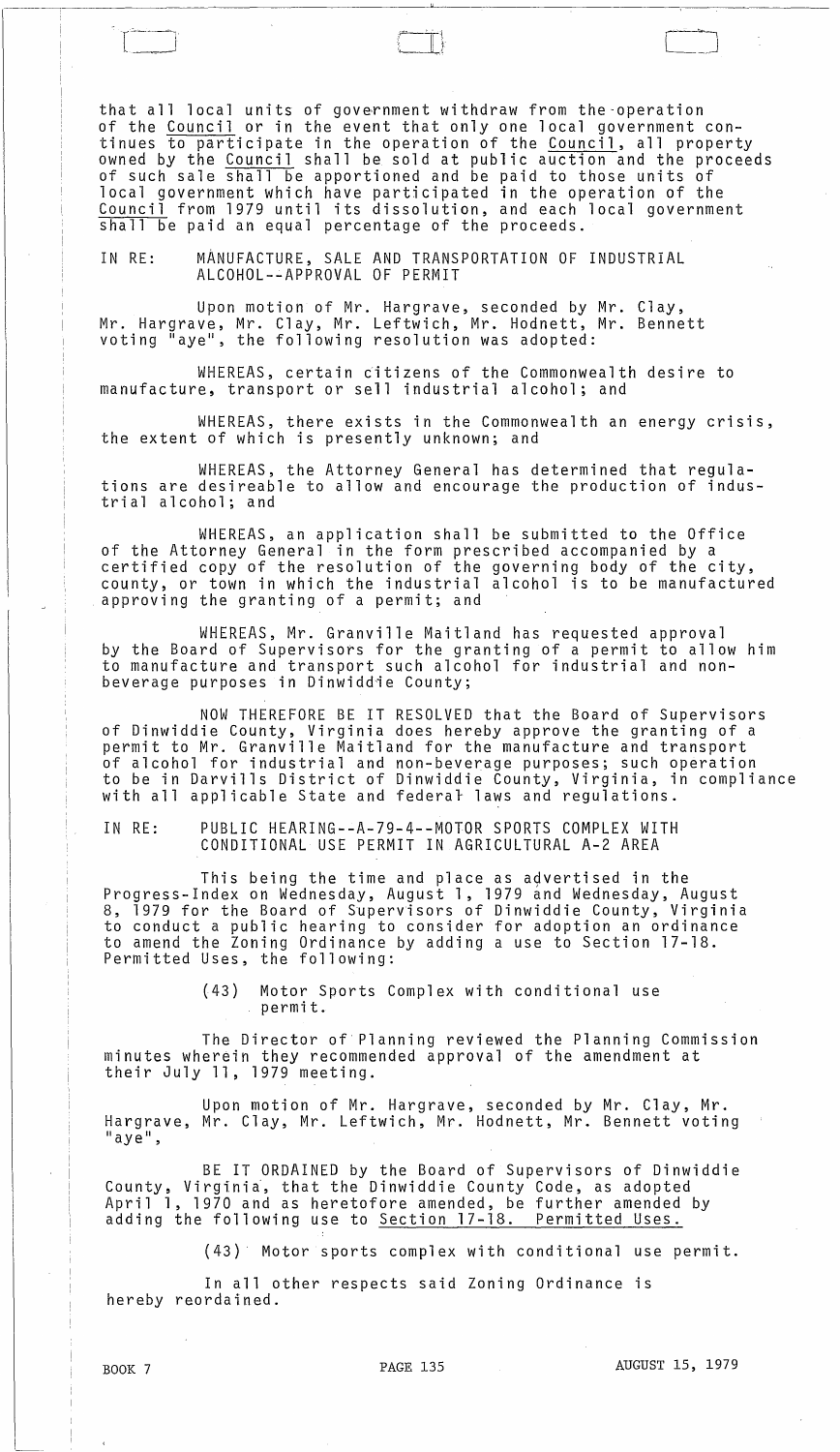IN RE: PUBLIC HEARING--C-79-2--CONDITIONAL USE PERMIT--PAUL SAWYER PROMOTIONS, INC.

This being the time and place as advertised in the Progress-Index on Wednesday, August 1, 1979 and Wednesday, August 8, 1979 for the Board of Supervisors of Dinwiddie County, Virginia to conduct a public hearing to consider for approval the application Complex to be located on approximately 500 acres of land that is generally bounded as follows: to the north by Picture Lake Branch, to the east by US Rt. 1, to the south by Lake Jordan and the lands of Mrs. Kate Williams, Mrs. Emily Miller, Mrs. Cary Shields, Mrs. Nanny Bybee and Mrs. Hattie Scott and to the west by Rt. 632.

The Planning Commission recommended approval of this permit at their July 11, 1979 meeting.

Mr. Kenneth Campbell, Sec./Treas. of Paul Sawyer Promotions, Inc. presented to the Board the plans for a Motor Sports Complex and was available for any questions they might have. Mr. Paul Sawyer, President; Mr. Merlin O'Neil of Chesterfield County; Mr. Steve Jones of the architectural firm of Jones & Strange-Boston; Mr. George T. Ross of Realty Management & Development (Richmond); Mr. Paul Kreckman of the Real Estate Firm of Rountrey and Associates (Richmond) and Mr. Hugh Hawthorne were also present in support of the project.

Due to the difficulty in discerning between discussion on the proposed amendment and the conditional use permit, all comments are combined under this section of the minutes.

The following people spoke in support of this conditional use permit: Mr. Littleton P. Harris, Mr. Wert Smith, President of the Petersburg Chamber of Commerce, presented a resolution passed by the Chamber of Commerce in support of the Colonial American Raceway locating in Dinwiddie County; Mr. Donald Andrews; Mr. Billy Bain; Mr. Hugh Hawthorne; Mr. Dana Thomasson felt a feasibility study should be made before a decision was *given.* 

The following people spoke in opposition: Mr. Richard Jones, representing Citizens Advocating a Peaceful Environment; Mr. Tom Leetch; *Rev.* Fred Thompson; Mr. Forrest Clay; *Rev.* T.A. Lacy: *Rev.* Doyce Ford; Mr. Ray Heller; Mr. James H. Ritchie; Mr. B.J. Zitta. Mr. Bobby Antkowiak asked the Board to postpone a decision until more information was available. Mr. Gene Barwick presented the following letter in opposition which he asked to be incorporated into the minutes:

### OPEN LETTER TO BOARD OF SUPERVISORS

# DINWIDDIE COUNTY, VIRGINIA CONCERNING THE RACETRACK

#### AUGUST 15, 1979

Tonight you, as an elected official of this county, face an issue that undoubtedly will have the biggest impact on me and other citizens than any *event* in the history of this County. The issue that I refer to, of course, is the request by the Promoters for your approval to construct and operate a Super<br>Speedway.

I have been a resident of Lakewood Subdivision for the past 11 years. The residents of this subdivision and myself would like to respectfully request that you *vote* NO to this issue. The reasons that we make this request are many and have been well The most important reason why we make this request is due to the nearness of this Super Speedway to our subdivision. The noise and associated air pollution of race cars running ·at 150 to 180 miles per hour for 30 to 40 days per year during practice, time trials and races and the complete blocking of our subdivision by heavy traffic will completely disrupt the way of life as we know it now. Many of my neighbors will be forced to leave at whatever loss, because they will be unable to tolerate these conditions.

٦

 $\epsilon \sigma = 0.0022$ 

 $\lambda=\sqrt{2\pi}$ 

 $\cdot$ :  $\cdot$   $\cdot$   $\cdot$   $\cdot$ 

 $\lambda_{\rm{max}} = 1$  , where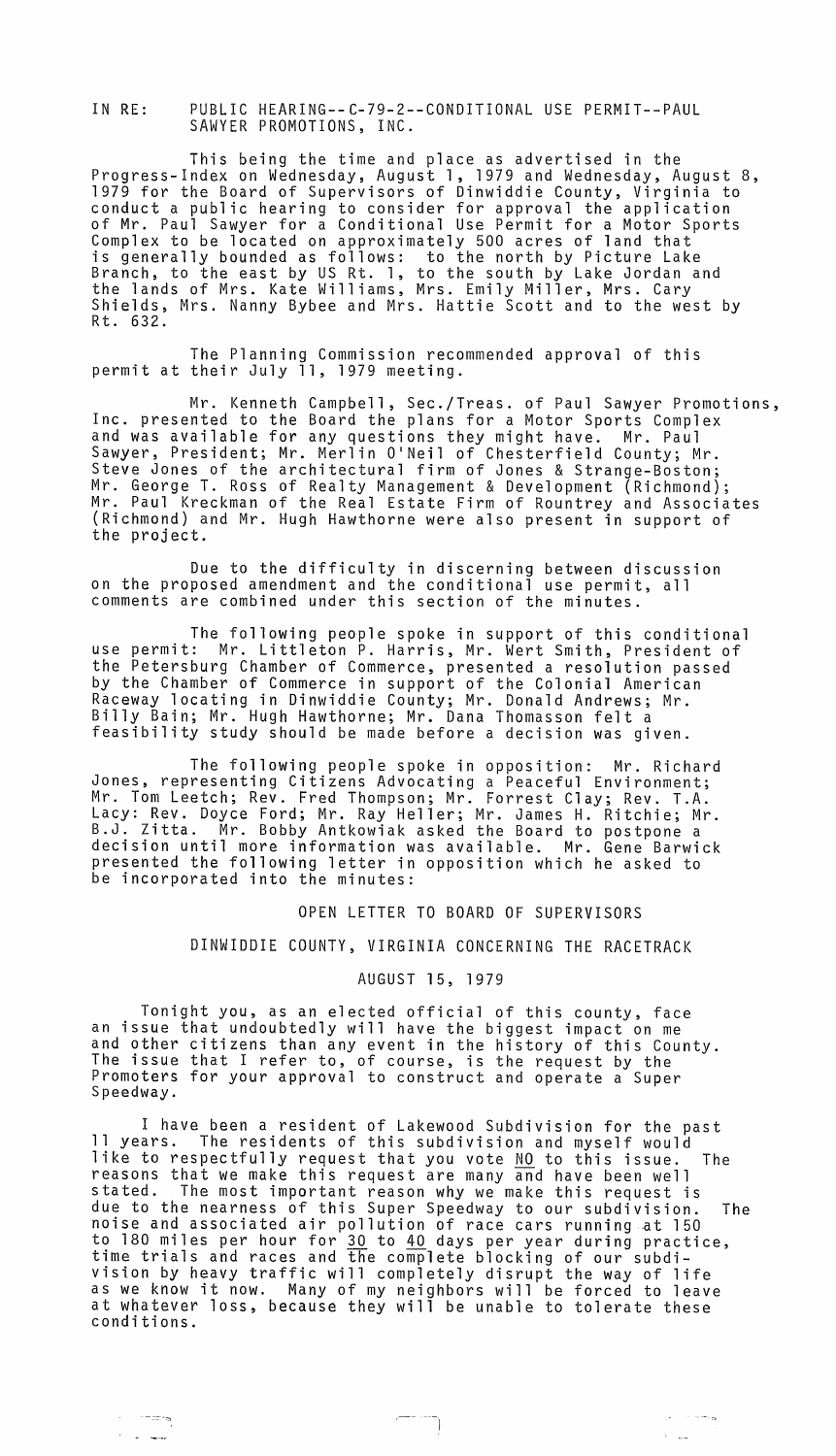Lakewood Subdivision is being annexed against our wishes into a Gigantic Racing Complex. Why must we suffer so that the County can reap a questionable profit? Why must we suffer so that a few Promoters can become financially wealthy?

Based on conversations with many people in the past few days, I have to be realistic and face the fact that you will probably vote to grant approval to these Promoters tonight. If this proves to be a fact instead of speculation and since the sole purpose of this venture is for profit of a few people and not required by the public for any reason except enjoyment, I and other residents of this subdivision expect you as an elected official of this county to protect our interests as follows:

- 1. We expect you to provide security for our families and property against the 50 to 70 thousand people attracted to this complex.
- 2. We expect you to protect our homes against unbearable noise levels so that our people who have to work shift work will be able to obtain adequate rest during the daylight hours of the 30 to 40 racing days. All reguconcerning noise on residential areas should be rigidly enforced.
- 3. We expect you to protect our water aystems, in the event these people elect to drill wells into the underground water streams and extract millions of gallons of water.
- 4. We expect you to protect our air quality against drifting rubber dust scuffed from racing tires, dust from parking areas and fumes and smog from thousands of idling vehicles.
- 5. We expect you to provide us with a reasonable and unobstructed access to the State Highway system so that we can get to our jobs on time and so that emergency vehicles can get to our subdivision if needed.

If you as an elected official of this county grant approval for this complex and allow the deterioration of these stated conditions, then you have not protected the interest of these<br>citizens. Lakewood Subdivision will be forced to suffer for citizens. Lakewood Subdivision will be forced to sUffer for the profit of others.

Mr. Chairman, I would like to respectively request that a copy of this letter be made a part of the minutes of this meeting held on August.15, 1979.

E.T. Barwick

Mr. Hargrave stated he had two areas of concern: 1. He was a race fan and from his experience in attending races did not think there was justification for a moral issue. He felt competition built the United States. 2. He felt that sufficient research had been done to provide the Board with enough information to make a decision.

Mr. Clay stated that he agreed with Mr. Hargrave and from his experience in attending a race, felt the advantages outweighed the disadvantages. Mr. Bennett stated that he was the other Board member who attended the races the previous weekend and felt the operators were trying to make the events more family-oriented. Mr. Hodnett asked how the compatibility of the proposed racetrack to the surrounding area in Dinwiddie County compared to the racetracks visited. Mr. Clay and Mr. Bennett stated they were quite similar to Dinwiddie's proposed rural location.

Upon motion of Mr. Clay, seconded by Mr. Hargrave, Mr. Clay, Mr. Hargrave, Mr. Leftwich, Mr. Hodnett, Mr. Bennett voting "aye",

BE IT RESOLVED by the Board of Supervisors of Dinwiddie County, Virginia that the Conditional Use Permit C-79-2 of Paul Sawyer Promotions, Inc. be approved with the following conditions:

 $\Box$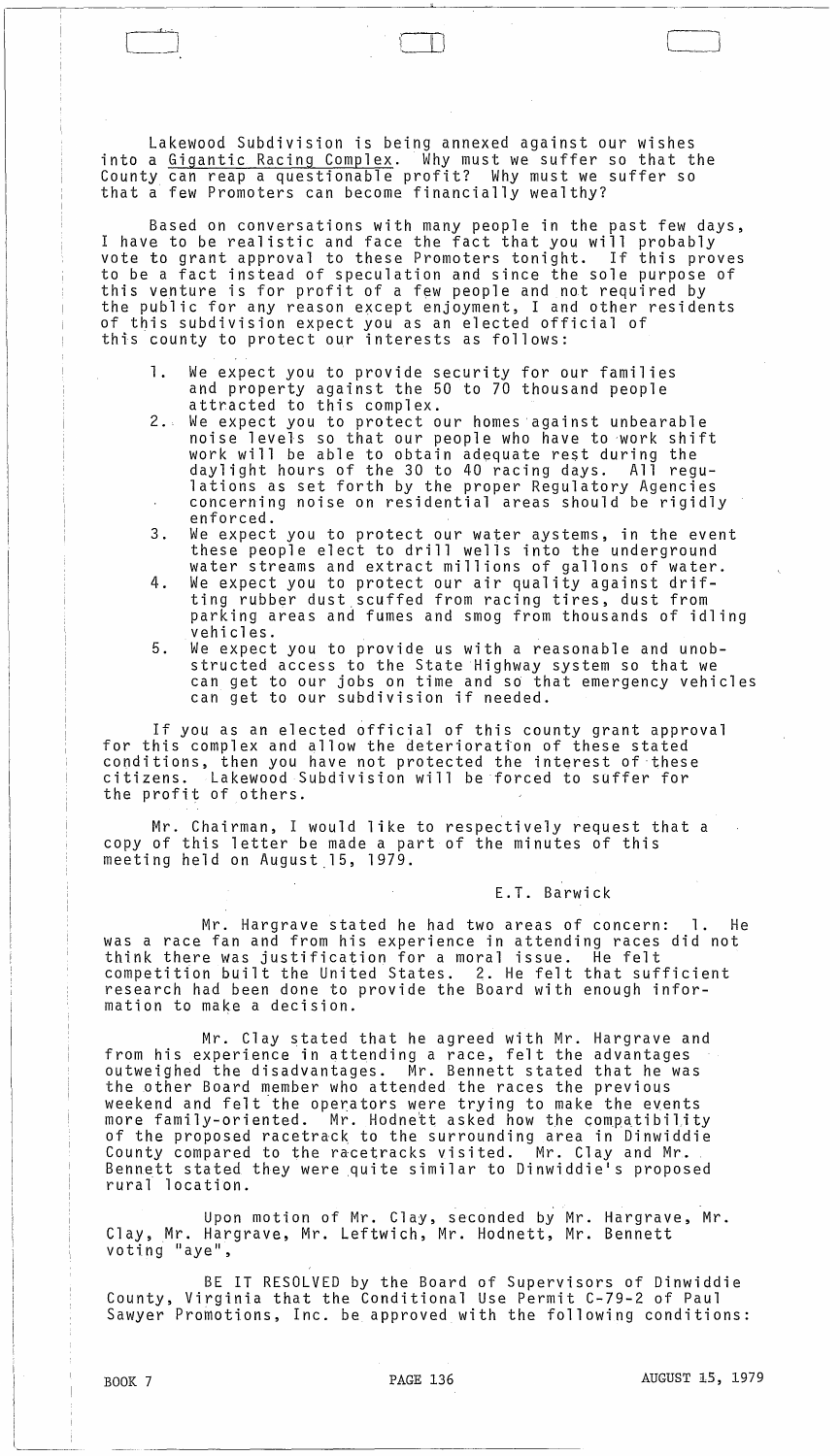## CONDITIONAL USE PERMIT

### PAUL SAWYER PROMOTIONS, INC.

#### CONDITIONS

 $\sim 100$ 

### 1. General Conditions

- A. The use of the property and facilities shall be limited to:
	- (1) Four (4) automobile racing dates annually sanctioned by a nationally recognized body. Each date shall not exceed six (6) consecutive days and all racing activity shall take place during daylight hours. Races shall not begin prior to 12:50 P.M. on Sundays, and shall end prior to darkness.
	- (2) The testing of racing cars and their accessories between the hours of  $9:00$  A.M. and  $5:00$  P.M. This use is limited to 60 days per year and is prohibited on Sundays and holidays.
	- (3) The testing of muffled automobiles and their accessories, including high performance driving schools.

Any other commercial and/or recreational use of this facility shall require a conditional use permit hearing by the Board of Supervisors. Application shall be filed 60 days prior to proposed event.

- B. Concession stands and other associated accessory uses may be operated only on those days during which the facility is permitted to operate.
- C. The design capacity of the motor sports complex is based on an anticipated gathering of 50,000 people. Any change in this figure may require an adjustment in the number/capacity of supporting facilities or utilities.
- D. The internal security force shall be under the control of the Dinwiddie County Sheriff who will, after consultation and agreement<br>with the promoter of the motor sports complex activity, determine the size of the force requirement for each date the facility is open for racing or other approved use. The promoter shall pay the cost of all personnel used in excess of the regular on-duty Sheriff's deputies assigned to the race track and shall hire ohly those individuals which are deemed competent to perform security duties.
- E. The motor sports complex and all ancillary structures, as well as the proposed uses shall be designed, located and used in such a way which will not adversely affect the future development and utilization of the Petersburg Municipal Airport. Specific reference is made to the 1000' wide clear area which is projected through this area as extended from the end of the main runway.
- F. All conditions of this permit are subject to the final approval of the Board of Supervisors.
- 2. Special Provisions

 $\alpha$  , the second  $\alpha$ 

 $\langle \cdot, \cdot \rangle$  , and

- a. Location, type, capacity and financing of water service and storage facilities shall be designed as required by the Virginia Department of Health, State Water Control Board, and the Dinwiddie County Water Authority.
- b. Location, type, capacity and financing of sanitation facilities shall be designed as required by the Virginia Department of Health, State Water Control Board and the Dinwiddie County Water Authority.

 $\int_{\frac{\pi}{2}}^{\frac{\pi}{2}} \frac{dx}{y} dy$ 

- c. Parking areas shall be designed on the basis of 130 vehicles per acre.
- d. The total parking spaces provided shall not be less than 17,000

 $\gamma_2\gamma_1\gamma_2\gamma_3\gamma_4\gamma_5\gamma_6\gamma_7$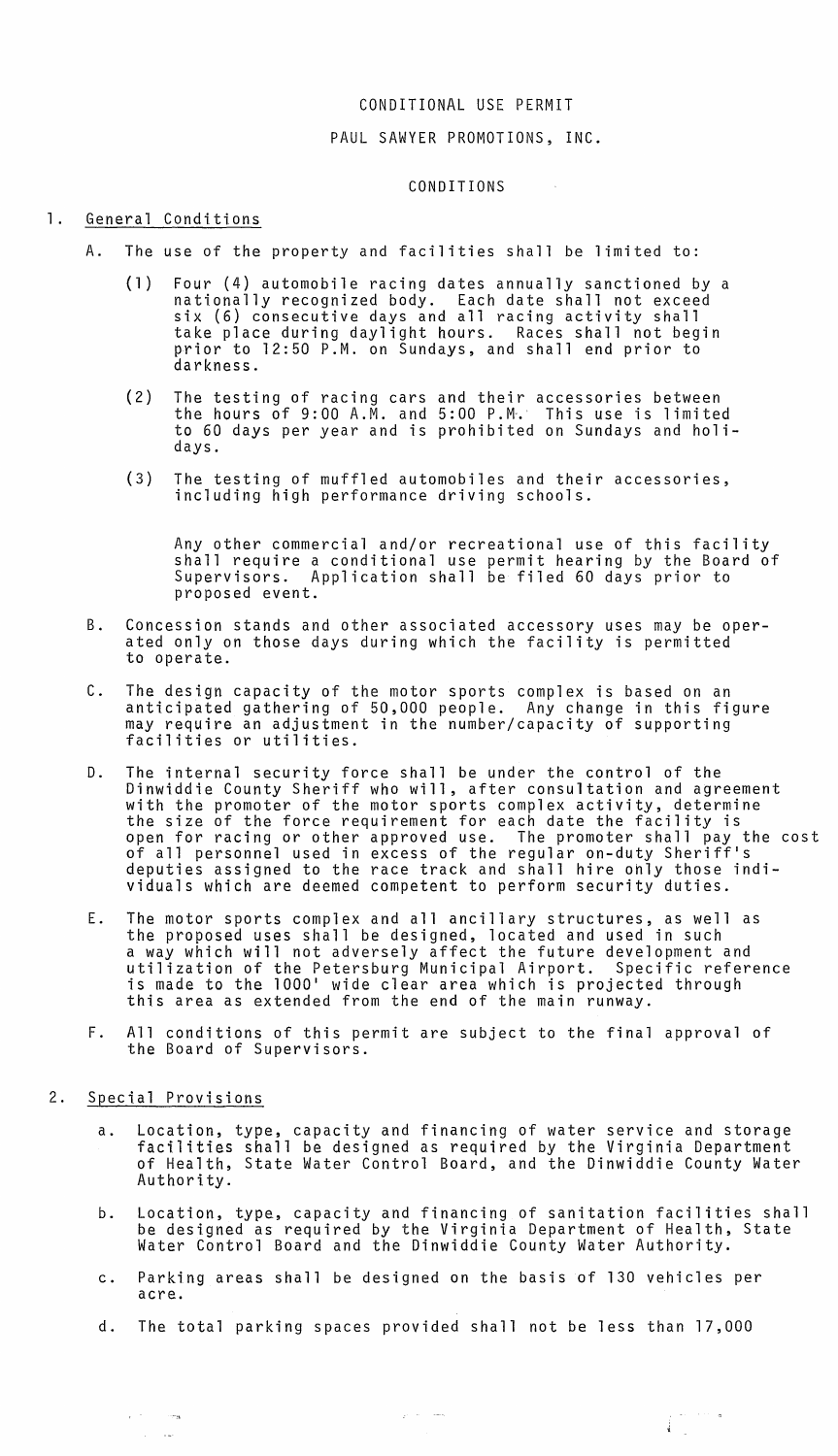spaces distributed between infield parking and parking spaces which serve the grandstands.

e. The storm water plan shall be oriented to minimize the impact of storm water runoff into Lake Jordan and Picture Lake.

 $\Box$ 

- f. The landscape plan shall be oriented toward the retention of all trees that need not be removed for construction. Where trees are removed in the buffer strip, reforestation shall be accomplished with evergreens at least six feet in height with three years of growth. (Special consideration shall be given to the buffer separating Lakewood Subdivision from the Motor Sports Complex.)
- g. An external highway plan shall be prepared based on the requirement that all vehicles shall be discharged within 3 hours after completion of the race. The plan shall establish the cost of the improvements and personnel requirements for traffic control. The plan shall be subject to the review of the Virginia Department of Highways and Transportation and Virginia State Police and it shall be coordinated with the County before receiving their approval.
- h. The Planning Commission shall review the applicant's site plan and submit it's comments and recommendations to the Board of Supervisors within 45 days of its receipt by the Planning Commission.
- i. The implementation of the approved site plan except for the landscaping (1 year) and perimeter buffer planting (3 years), shall be completed prior to the issuance of a certificate of occupancy.
- j. This conditional use permit may be revoked after a period of 36 months from date of issuance if no noticeable effort towards construction has,begun.
- k. Location, type, size and height of all exterior signs shall be subject to the review and approval of the Board of Supervisors.
- 3. <u>Site Plan Review and Implementation</u>. The applicant shall propose and submit to the Subdivision Agent a site plan. The Subdivision Agent shall forward the plan to the Planning Commission which shall have 45 days to review the plan and send it to the Board of Supervisors with comments. The Board shall review the plan and require any changes which are required as a result of conditions imposed by the special exception permit. In addition, to the general and special conditions previously cited, the site plan and supplemental data shall be clearly drawn to a scale of 200 feet to one inch and·must show the following:
	- (1) The proposed title of the project and the name of the developer and person(s) responsible for its preparation.
	- (2) Existing zoning and zoning district boundaries.
	- (3) A certified plat of the boundaries of the property involved, county boundaries, the general location, dimension, width, grade and treatment of all existent easements and existing roads, the general location of all buildings, or waterways, major tree masses and other eXisting physical features in or adjoining the project.
	- (4) Topography of the project area with contour intervals of two feet or less.
	- (5) The approximate location and sizes of sanitary sewers, water mains, water storage facilities, disposal areas, and other underground structures, existing and planned, in or near the project.
	- (6) The general location, dimensions, width, proposed grades, treatment and character of·construction of proposed internal driveways, parking areas, entrances and exits, outdoor lighting systems, storm' drainage (on and off the site), water service and sanitation facilities (dump stations, rest rooms, etc.).
	- (7) The general location of proposed setback lines, rights of way and~easements.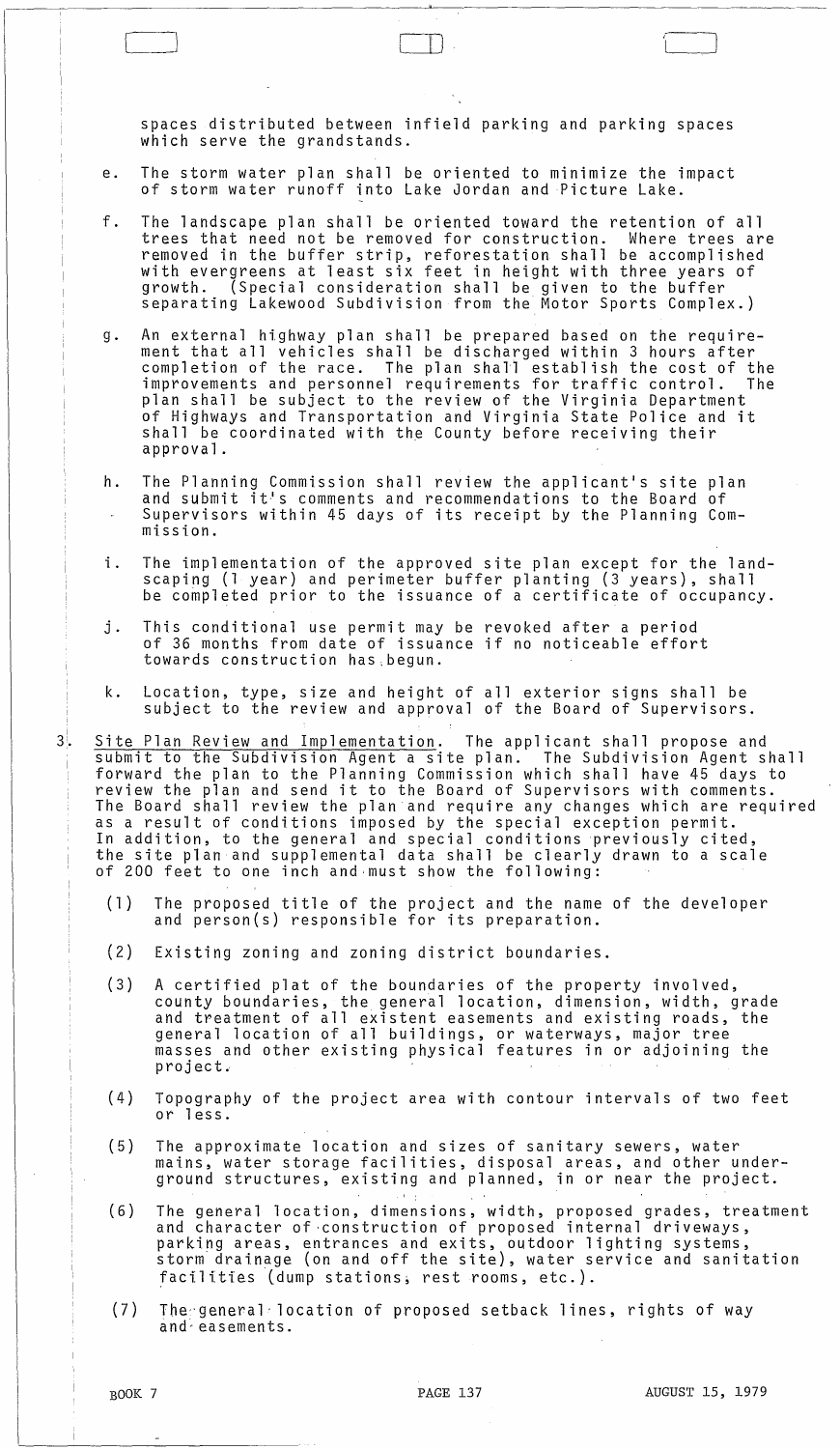- (8) Approximate height and location of all proposed buildings and structures, accessory and main, or major excavations with respect to each other and to lot lines.
- (9) Preliminary plans and elevations of the various buildings and structures and sight lines from primary highways.
- (10) A landscaping plan indicating location, height, and material of all existing and proposed fences, walls, screen planting, landscaping and buffer strips (which shall be not less than twenty (20) feet in depth).
- (11) General location, character, size and height and orientation of proposed signs.
- (12) A tabulation of total number of acres in the project, and the percentage thereof proposed to be devoted to the various uses, i.e. parking, driveways, open space, sanitation facilities and other reservations.
- (13) General method of solid waste disposal.
- (14) A vicinity map showing the relation of the proposed use to other uses in the vicinity.
- (15) Drawings of the proposed exterior elevation and plans of all buildings and an outline of specifications of the proposed architectural treatments for those exteriors including an architectural perspective drawing of the proposed project as it will appear from its principal road frontage.
- (16) Proposed plans for sedimentation control during construction and for storm water drainage during operation.
- (17) Statement of intent to comply with the minimum requirements and performance standards of the County Code and signed by the owner of the proposed development or, in the case of a corporation, an officer thereof, or its authorized agent.
- IN RE: PETERSBURG AIRPORT INTERIM COMMITTEE

Upon motion of Mr. Clay, seconded by Mr. Hargrave, Mr. Clay, Mr. Hargrave, Mr. Leftwich, Mr. Hodnett, Mr. Bennett voting "aye", the following resolution was adopted:

WHEREAS, it is the desire of the County of Dinwiddie and the City of Petersburg to form an Authority to own and operate the Petersburg Airport; and

WHEREAS, it is necessary for legislation to be passed by the General Assembly creating such authority; and

WHEREAS, there is a need for an interim group to be established to see that the proper steps are taken to have the necessary legislation prepared and monitor other activities regarding the creation of an Authority; and

WHEREAS, the Board of Supervisors is required to appoint two (2) members to this interim group;

NOW THEREFORE BE IT RESOLVED by the Board of Supervisors of Dinwiddie County, Virginia that it approves the establishment of an Interim Airport Committee with authority to carry out duties as required; and

BE IT FURTHER RESOLVED by the Board of Supervisors of Dinwiddie County, Virginia that before any actions taken by the Commtttee,beqome·final they must be approved by the Board of Supervisors of Dinwiddie County, and the City Council of Peters  $burg_{\uparrow}$  :  $L$ ;  $\downarrow$ 

IN RE: APPOINTMENTS--PETERSBURG AIRPORT INTERIM COMMITTEE

**Section** 

 $\langle \rangle_{\rm{max}}$ 

Upon motion of Mr. Hodnett, seconded by Mr. Leftwich, Mr. Hodnett, Mr. Leftwich, Mr. Clay, Mr. Bennett voting "aye", Mr.

 $\phi_{\rm max}(\tau)$  .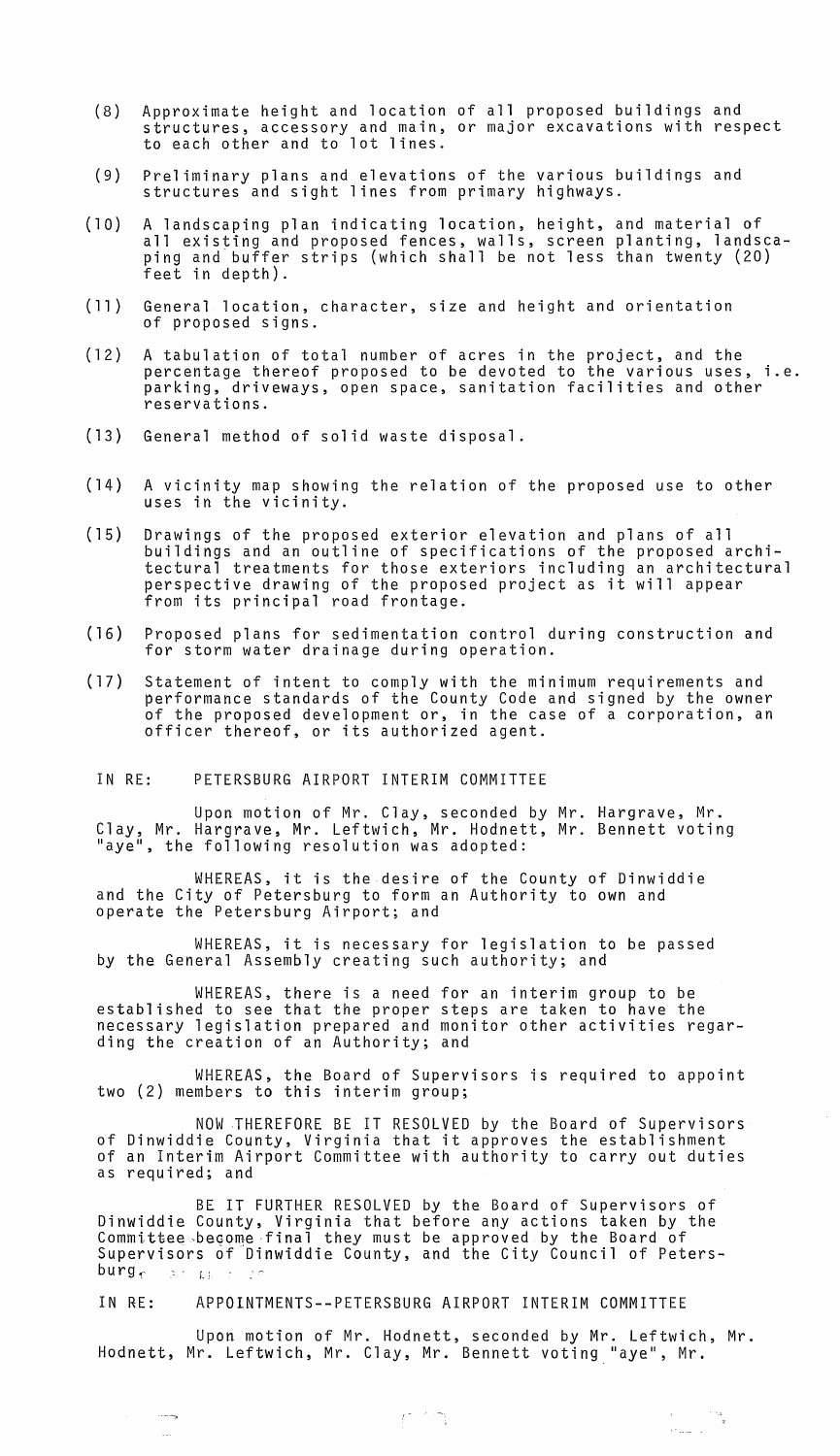Hargrave abstained,

BE IT RESOLVED by the Board of Supervisors of Dinwiddie County, Virginia that Mr. Neal Barnes and Mr. M. I. Hargrave, Jr. be appointed to the Petersburg Airport Interim Committee.

IN RE: ENTERTAINMENT FESTIVAL PERMIT--WEST PETERSBURG COMMUNITY COUNCIL

Upon motion of Mr. Leftwich, seconded by Mr. Hodnett, Mr. Leftwich, Mr. Hodnett, Mr. Clay, Mr. Hargrave, Mr. Bennett voting "aye", the following resolution was adopted:

WHEREAS, the West Petersburg Community Council has made application for a special entertainment permit to hold a "disco" at the Dinwiddie County Giants' Baseball Park on August 24, 1979; and

WHEREAS, their application meets the requirements as set forth in Chapter llA, Sec. 1-8 of the Dinwiddie County Code;

NOW THEREFORE BE IT RESOLVED that the Board of Super- visors of Dinwiddie County, Virginia hereby grants a special entertainment permit to the West Petersburg Community Council to hold a "Disco" at the Dinwiddie County Giants' Baseball Park on August 24, 1979.

IN RE: APPOINTMENT OF INTERIM DEPUTY DOG WARDEN

Upon motion of Mr. Hargrave, seconded by Mr. Hodnett, Mr. Hargrave, Mr. Hodnett, Mr. Clay, Mr. Leftwich, Mr. Bennett voting "aye",

BE IT RESOLVED by the Board of Supervisors of Dinwiddie County, Virginia that Mr. Ed Swimmeler be appointed as Interim peputy Dog Warden.

IN RE: ADJOURNMENT

Upon motion of Mr. Hodnett, seconded by Mr. Leftwich, Mr. Hodnett, Mr. Leftwich, Mr. Clay, Mr. Hargrave, Mr. Bennett voting "aye", the meeting adjourned at 1 :55 A.M.

ATTEST: . William

9. S. Bennett, G.